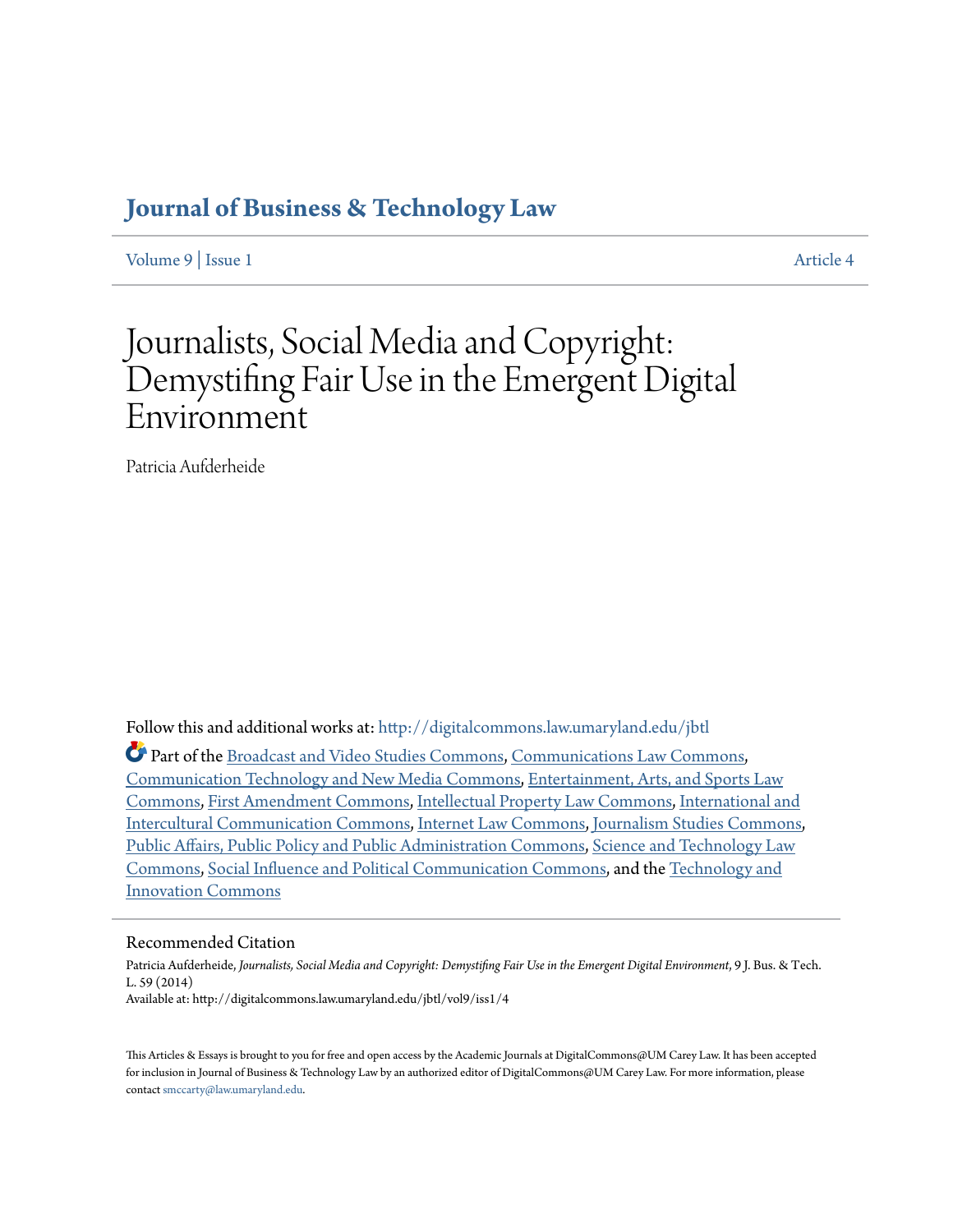# Journalists, Social Media and Copyright: Demystifying Fair Use in the Emergent Digital **Environment**

# **I. Abstract**

Journalists exploit technologies that make communication more efficient in order to best serve their purpose of news reporting. In so doing, they constantly work at the intersection of existing copyright practice and emergent communication practices. In recent years, the opportunities and challenges have occurred most frequently in the area of social media, enabled by platforms such as Twitter, Facebook, Instagram, and Tumblr. Journalists have demonstrated eagerness to make use of the new opportunities, but also anxiety about the dangers of unlicensed quotation from social media. A 2012 study demonstrates a range of habits and attitudes regarding re-use of copyrighted material, as well as confusion, which is detrimental to the practice of journalism.<sup>1</sup> To combat such confusion journalists provided themselves with a decision-making tool that facilitates fair use decisions in social media as well as in more traditional sources of information: the Set of Principles in Fair Use for Journalism. This document will mitigate dysfunctional anxiety and its consequences for journalism.

#### **II. Introduction**

Journalism has been undergoing a profound paradigm shift in the last decade. This change is part of a larger shift in society decentralizing information dissemination and creation, seen in everything from search engines drawing upon user preferences to Wikipedia to user forums substituting for help desks. Digital platforms and algorithms have facilitated

<sup>© 2014</sup> Patricia Aufderheide

<sup>\*</sup> Patricia Aufderheide is a Professor in the School of Communication at American University and also directs the Center for Social Media there. She is the co-author (with Peter Jaszi) of Reclaiming Fair Use: How to Put Balance Back in Copyright (University of Chicago Press, 2011).

<sup>1.</sup> Patricia Aufderheide & Peter Jaszi, Copyright, Free Speech, and the Public's Right to Know: How Journalists Think About Fair Use, CTR. FOR SOC. MEDIA (2012), http://www.centerforsocialmedia.org/printpdf/

<sup>1868 [</sup>hereinafter Aufderheide, Journalists and Fair Use].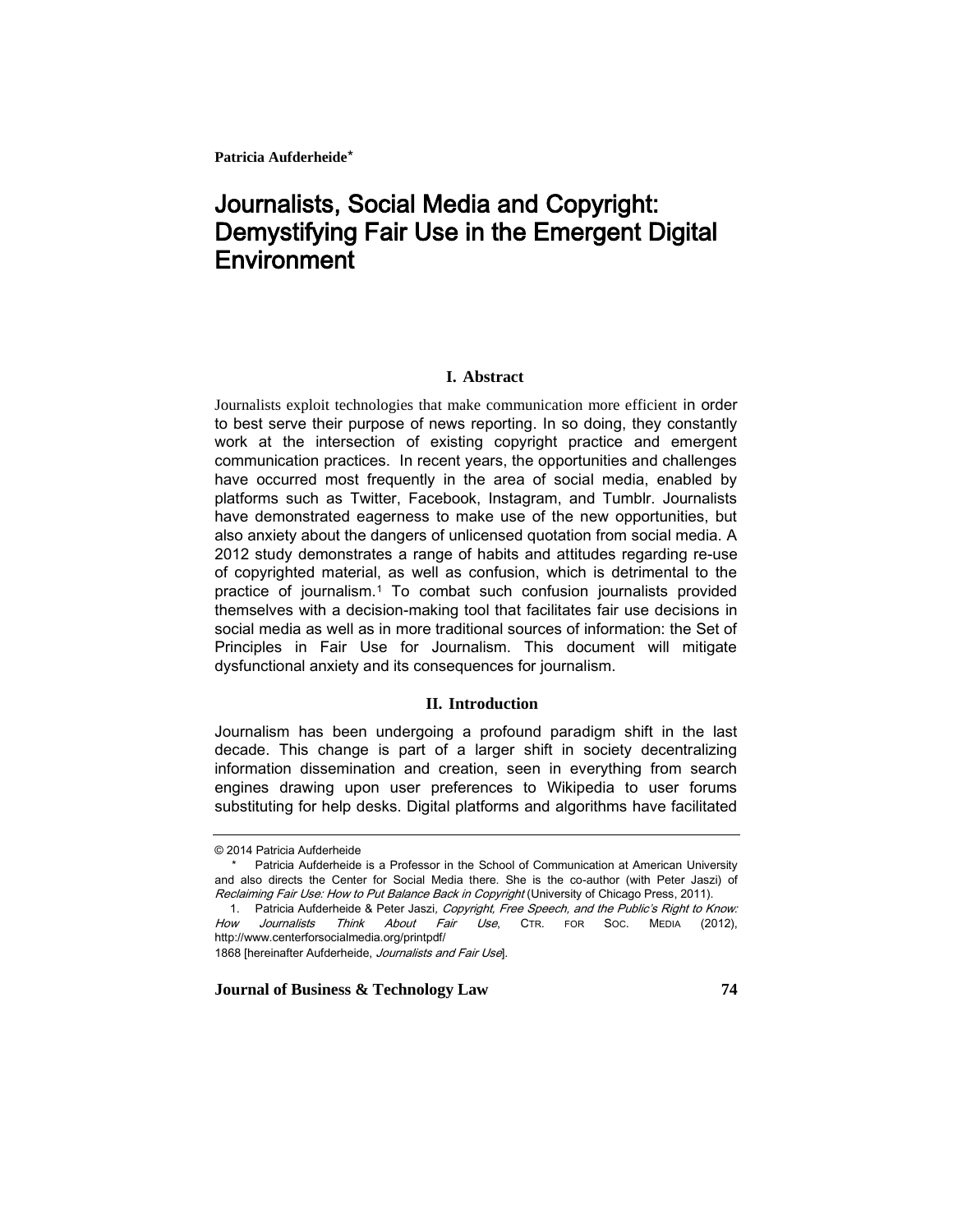the notion of "crowdsourcing" information and problem-solving, or finding out information or solutions to problems by appealing to the knowledge of a decentralized and largely anonymous group of people.<sup>2</sup> This option has proven so appealing to so many people that entire businesses and platforms such as Kickstarter<sup>3</sup> (a leading fundraising platform), Reddit<sup>4</sup> (the leading site to identify trending news), and most spectacularly, Google's AdSense<sup>5</sup> depend upon it.

This paradigm shift has thrown journalists into the world of social media, both as users and practitioners. In particular, journalistic re-use of social media is nearly endemic. At the same time, it is fraught, as demonstrated by lawsuits and—much more frequently—threatening cease-and-desist letters. For instance, in *Agence France Presse v. Morel*, a Haitian photographer, Daniel Morel, with an exclusive contract with Corbis, transmitted early photos of the Haitian earthquake via Twitpic.<sup>6</sup> A photographer from the Dominican Republic claimed them, and Agence France Presse (AFP) published them as his.<sup>7</sup> AFP later sent out a "mandatory kill notice," or correction and requirement to delete the previous material, to its customers.<sup>8</sup> The Haitian photographer and Corbis pursued litigation, which Morel continued, and the court found that there had been infringement.<sup>9</sup>

Additionally, in the case of *Associated Press (AP) v. Meltwater*, the AP claimed that Meltwater, an electronic clipping service, is basically recycling its news rather than employing fair use.<sup>10</sup> In summary judgment, the court found that Meltwater could not claim fair use, because its use was not transformative.<sup>11</sup>

11. *Id.* at \*12.

<sup>2.</sup> See Jerry Brito, Hack, Mash, & Peer: Crowdsourcing Government Transparency, 9 COLUM. SCI. & TECH. L. REV. 119, 144 (2008), available at http://www.stlr.org/html/volume9/brito.pdf (explaining that "crowdsourcing" involves "allow[ing] a large group of persons to create, by making small individual contributions, a[n informational] good that would traditionally have been produced by a single individual or an organization").

<sup>3.</sup> Seven Things to Know About Kickstarter, KICKSTARTER, http://www.kickstarter.com/hello (last visited Sept. 25, 2013).

<sup>4.</sup> About Reddit, REDDIT, http://www.reddit.com/about/ (last visited Sept. 3, 2013).

<sup>5.</sup> How it Works, GOOGLE, http://www.google.com/adsense/start/how-it-works.html (last visited Sept. 3, 2013).

<sup>6.</sup> Agence France Presse v. Morel, No. 10 Civ. 02730 (AJN), 2013 WL 146035, at \*1 (S.D.N.Y. Jan. 14, 2013), reconsideration granted in part, No. 10 Civ. 02730 (AJN), 2013 WL 2253965 (S.D.N.Y. May 21, 2013).

<sup>7.</sup> *Id.* at \*2.

<sup>8.</sup> Id. at \*5.

<sup>9.</sup> *Id.* at  $*31$ .

<sup>10.</sup> Associated Press v. Meltwater U.S. Holdings, Inc., No. 12 Civ. 1087 (DLC), 2013 WL 1153979, at \*1 (S.D.N.Y. Mar. 21, 2013).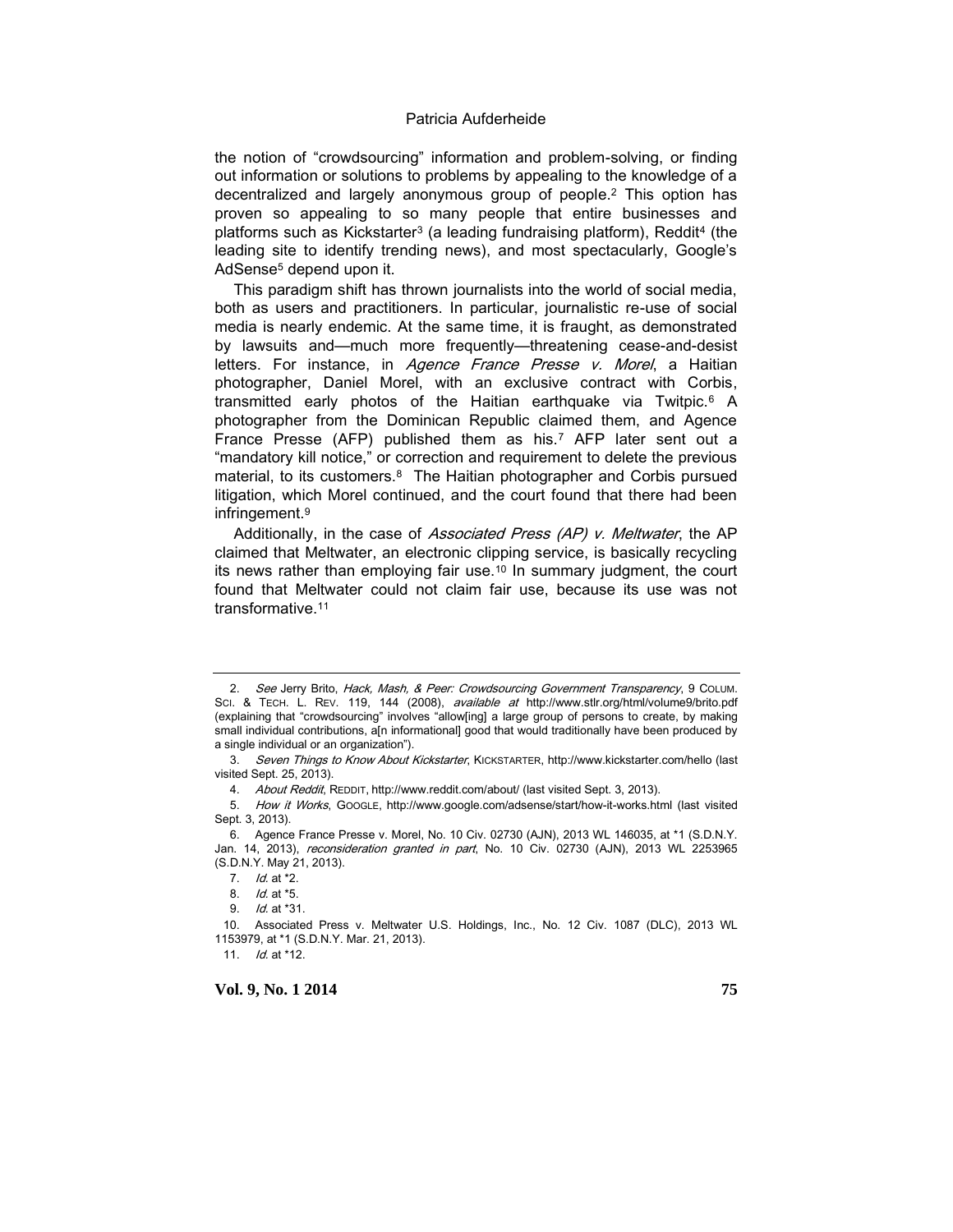Furthermore in a 2013 claim against Buzzfeed, photographer Kai Eiselein claimed that Buzzfeed's collage, "30 Funniest Header Faces," infringed when it included his photograph in the collection.<sup>12</sup> The claim won headlines for its \$3.6 million price tag, but as the Electronic Frontier Foundation noted, the actual possible damages for a successful lawsuit could be under a thousand dollars.<sup>13</sup>

Copyright trolls further complicate the scenario. For example Righthaven sued internet users for infringement for copying material from newspapers, and Prenda attempted to blackmail Internet users of adult material. Both have been checked in the courts but created heartache and headache along the way for unsuspecting recipients of their correspondence.<sup>14</sup>

# **III. Fair Use**

Features of copyright law that provide access to copyrighted material still under a limited monopoly—the balancing features of copyright law—have grown in importance as monopoly rights have expanded. The most valuable and significant of these is the broad and flexible doctrine of fair use.<sup>15</sup> Although technically an affirmative defense, fair use is part of the legal infrastructure enabling exercise of the First Amendment right of free expression.<sup>16</sup> Under the doctrine of fair use, described in Section 107 of the Copyright Act, authors can quote copyrighted material without permission or payment in some circumstances (broadly, when social benefit is larger than individual owners' loss), though the right is of course only invoked formally if sued for infringement.<sup>17</sup> Society benefits, according to copyright policy, when more culture is made.<sup>18</sup> Fair use has received a broad embrace by judges over the last two decades. Indeed, two recent Supreme Court cases

15. See Copyright Act of 1976 § 107, 17 U.S.C. § 107 (2006) (providing that "the fair use of a copyrighted work, . . . for purposes such as criticism, comment, news reporting, teaching . . . , scholarship, or research, is not an infringement of copyright").

16. See Eldred v. Ashcroft, 537 U.S. 186, 219-20 (2003).

<sup>12.</sup> Complaint at 7, Eiselein v. Buzzfeed, Inc., 2013 WL 3171845 (S.D.N.Y. June 7, 2013) (No. 13 CV 3910).

<sup>13.</sup> Kurt Opsahl, 3 Great Reasons That One Photographer's Not Getting \$3.6 Million From Buzzfeed, ELEC. FRONTIER FOUND. (June 18, 2013), https://www.eff.org/deeplinks/2013/06/buzzfeedfaces-36-million-copyright-suit-not-so-much.

<sup>14.</sup> See Righthaven, LLC v. Hoehn, 792 F. Supp. 2d 1138, 1147 (Nev. 2011), vacated in part, 716 F.3d 1166, 1172 (9th Cir. 2013); see also Kashmir Hill, How Porn Copyright Lawyer John Steele Has Made A 'Few Million Dollars' Pursuing (Sometimes Innocent) 'Porn Pirates', FORBES (Oct. 15, 2012, 2:09 PM), http://www.forbes.com/sites/kashmirhill/2012/10/15/how-porn-copyright-lawyer-johnsteele-justifies-his-pursuit-of-sometimes-innocent-porn-pirates/.

<sup>17.</sup> Set of Principles in Fair Use for Journalism, CTR. FOR Soc. MEDIA 5 (June 2013), http://www.centerforsocialmedia.org/sites/default/files/documents/faq\_set\_of\_principles\_in\_fair\_use\_f or\_journalism.pdf.

<sup>18.</sup> See, e.g., White v. Samsung Elecs. Am. Inc., 989 F.2d 1512, 1516 (9th Cir. 1993) (Kozinski, J., dissenting from denial of rehearing en banc) ("Intellectual property rights aren't free: They're imposed at the expense of future creators and of the public at large.").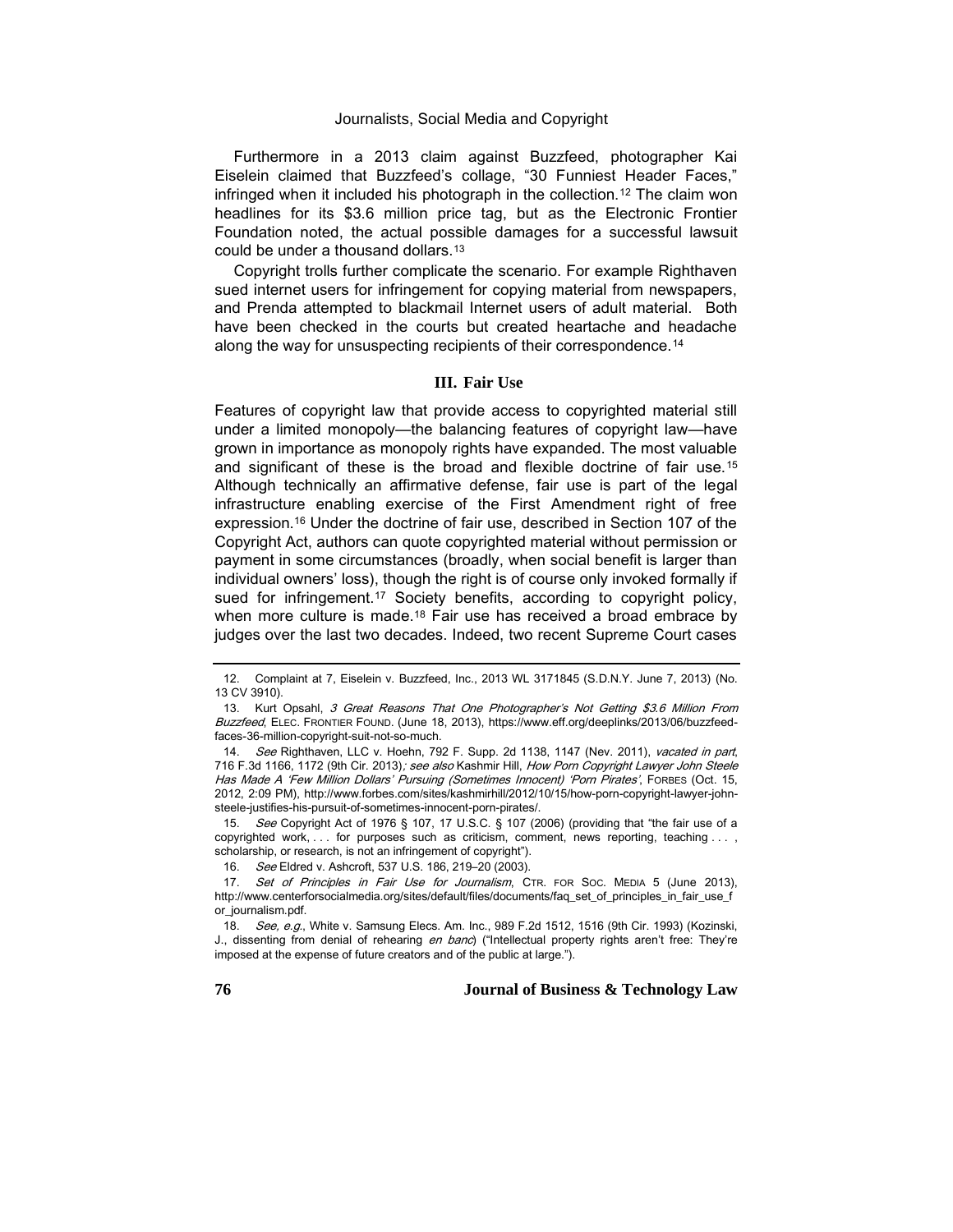have recognized that fair use is now the element that allows grossly extended copyright terms to still be constitutional, and not violate the First Amendment.<sup>19</sup>

Although the law encourages users to consider the nature of the original work, the nature of the new use, the amount used, and the effect of the use on the market, it offers no further insight on how to determine whether the use is actually fair use  $20$  This abstractness is the great strength of fair use since unlike itemized sanctioned use exemptions such as fair dealing, it can be adapted to specific new uses.<sup>21</sup> However, this also means that fair use is subject to interpretation. Since statutory damages can be forbiddingly high up to \$150,000 per infringement, many potential users are understandably wary.<sup>22</sup>

Because of implicit or explicit judicial resort to questions of professional context in assessing the validity of a fair use claim, the relationship between a field's practice—how new culture is generated in that area—and a fair use claim becomes significant. In several professional fields, creating codes of best practices in fair use has transformed the ability of those professionals to use their fair use rights. Documentary filmmakers, poets, English teachers, librarians, film scholars, communication scholars, creators of open course ware, and dance archivists are among the communities that have created such consensus documents, all of which are available online at the Center for Media and Social Impact.<sup>23</sup> In each case, having communities themselves specify the most common situations in which fair use is both eligible and appropriate, and defining the limits of appropriate use, has permitted easier, more efficient, and more innovative professional practice without impairing the ability of professionals within the community to make a rightful claim to their monopoly rights under copyright.<sup>24</sup> Finding the safe-harbor areas of fair use, for their particular profession, meant not only that professionals could identify the best practices but also that they knew that these best practices were available to all, including copyright

<sup>19.</sup> *Eldred*, 537 U.S. at 219-20; Golan v. Holder, 132 S. Ct. 873, 890 (2012).

<sup>20.</sup> 17 U.S.C. § 107 (2006).

<sup>21.</sup> Aufderheide, Journalists and Fair Use, supra note 1, at 3.

<sup>22.</sup> See Copyright Act of 1976 § 504(c)(2), 17 U.S.C. § 504(c)(2) (2006) (providing that in infringement cases, "the court in its discretion may increase the award of statutory damages to a sum of not more than \$150,000").

<sup>23.</sup> See Fair Use Codes & Best Practices, CTR. FOR MEDIA & SOC. IMPACT, http://cmsimpact.org/fair-use/related-materials/codes/fair-use-codes-best-practices (last visited Oct. 10, 2013).

<sup>24.</sup> Aufderheide, Journalists and Fair Use, supra note 1, at 17.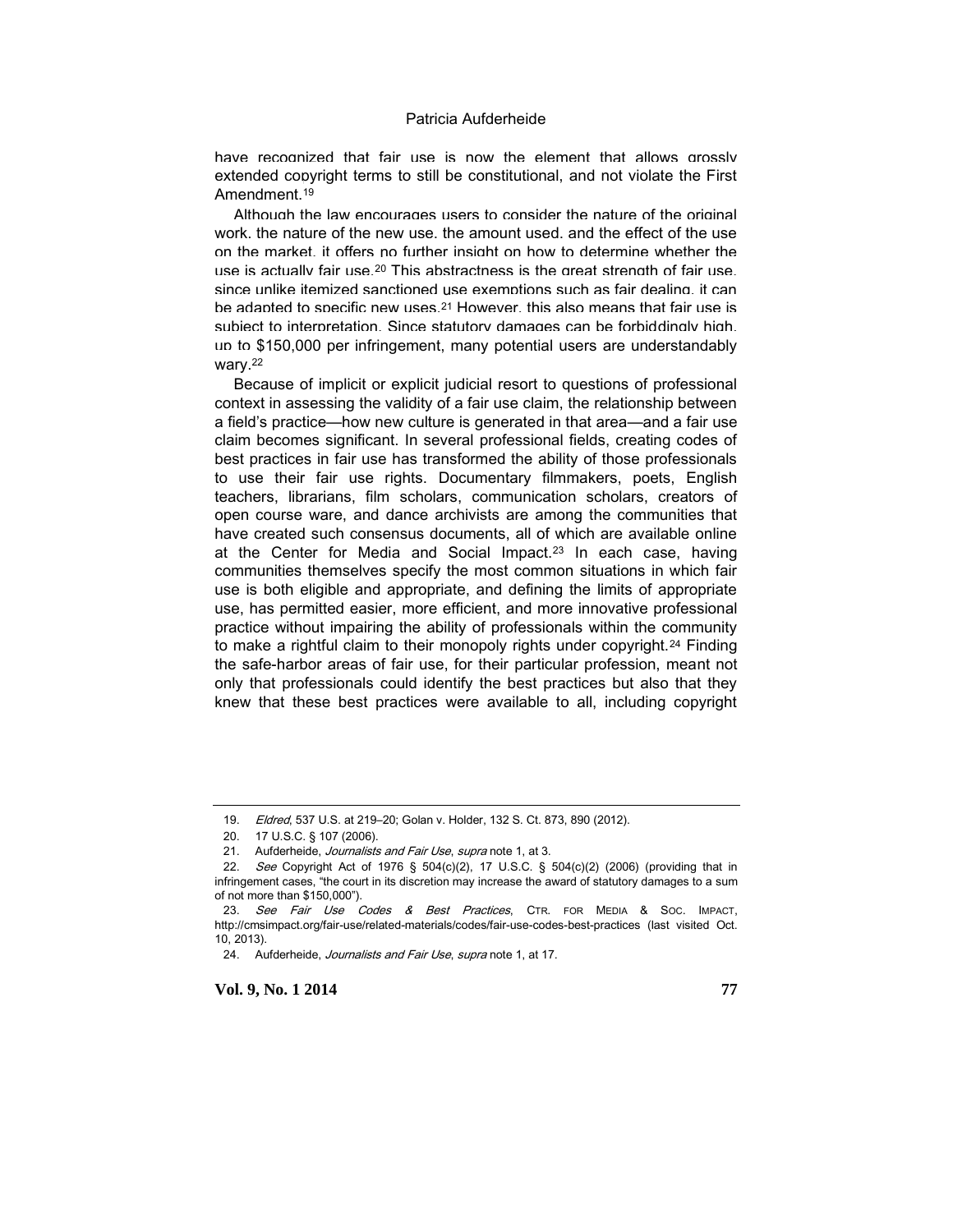holders and judges. With everyone holding the same knowledge, the risk of lawsuit sank to vanishingly low levels.<sup>25</sup>

Lowering of risk through knowledge of consensus around best practices has changed practice. In the case of documentary filmmakers, who need to take out insurance against any errors such as copyright infringement, insurers shifted from a decades-old refusal to insure for fair use claims to routinely accepting them without incremental charges.<sup>26</sup> Thus, insurers have de-facto placed a dollar figure on the cost of accepting fair use risk within the terms of the field's consensus: zero. Communication scholars have been able to persuade publishers to include unlicensed copyrighted material in their scholarship, by employing their Code of Best Practices in Fair Use for Communication Research, produced through the International Communication Association.<sup>27</sup> Much more common, however, is simply the ordinary business of generating new culture in the field with less anxiety and less time spent decision-making.

In the same time period, and without a code of best practices to guide journalistic practice, insecurity has grown about how to employ fair use journalistically, particularly in the fast-moving area of social media.<sup>28</sup> With changing and threatened business models, all large copyright holders including publishers, the film industry, the record business, and newspapers—have demanded and won more and more monopoly rights.<sup>29</sup> These monopoly rights have not, however, protected them from changes in their business model.

Business-model crisis has amplified the insecurity and anxiety because fair use has mistakenly and erroneously been blamed for loss of revenues.<sup>30</sup> Revenues are indeed shifting from traditional journalistic outlets and media outlets are scrambling to protect their end product. $31$  This concern has erupted in conflicts, some of which end up in headlines and some in court.<sup>32</sup> Conflicts between political campaigns and copyright

Briefing: Success of Fair Use Codes of Best Practices, Ass'n OF RES. LIBR., http://www.arl.org/focus-areas/copyright-ip/fair-use/code-of-best-practices/2449-briefing-success-offair-use-codes-of-best-practices (last visited Sept. 4, 2013).

<sup>26.</sup> Id.

<sup>27.</sup> Code of Best Practices in Fair Use for Scholarly Research, CTR. FOR Soc. MEDIA (June 2010), http://www.icahdq.org/pubs/reports/fairuse.pdf.

<sup>28.</sup> Aufderheide, Journalists and Fair Use, supra note 1, at 3.

<sup>29.</sup> Id.

<sup>30.</sup> Id.

<sup>31.</sup> See Jeff Jarvis & Chris Tolles, The Print Media Are Doomed, BLOOMBERG BUSINESSWEEK, http://www.businessweek.com/debateroom/archives/2008/12/the\_print\_media\_are\_doomed.html (last visited Sept. 26, 2013).

<sup>32.</sup> Jennifer Jacobs, Register Objects to Use of Story by Pawlenty Camp, DES MOINES REGISTER, Aug. 2, 2011, at B3. See also Eriq Gardner, Fox News Settles Lawsuit Over Interview of Michael Jackson's Ex-Wife (Exclusive), THE HOLLYWOOD REPORTER (July 21, 2011),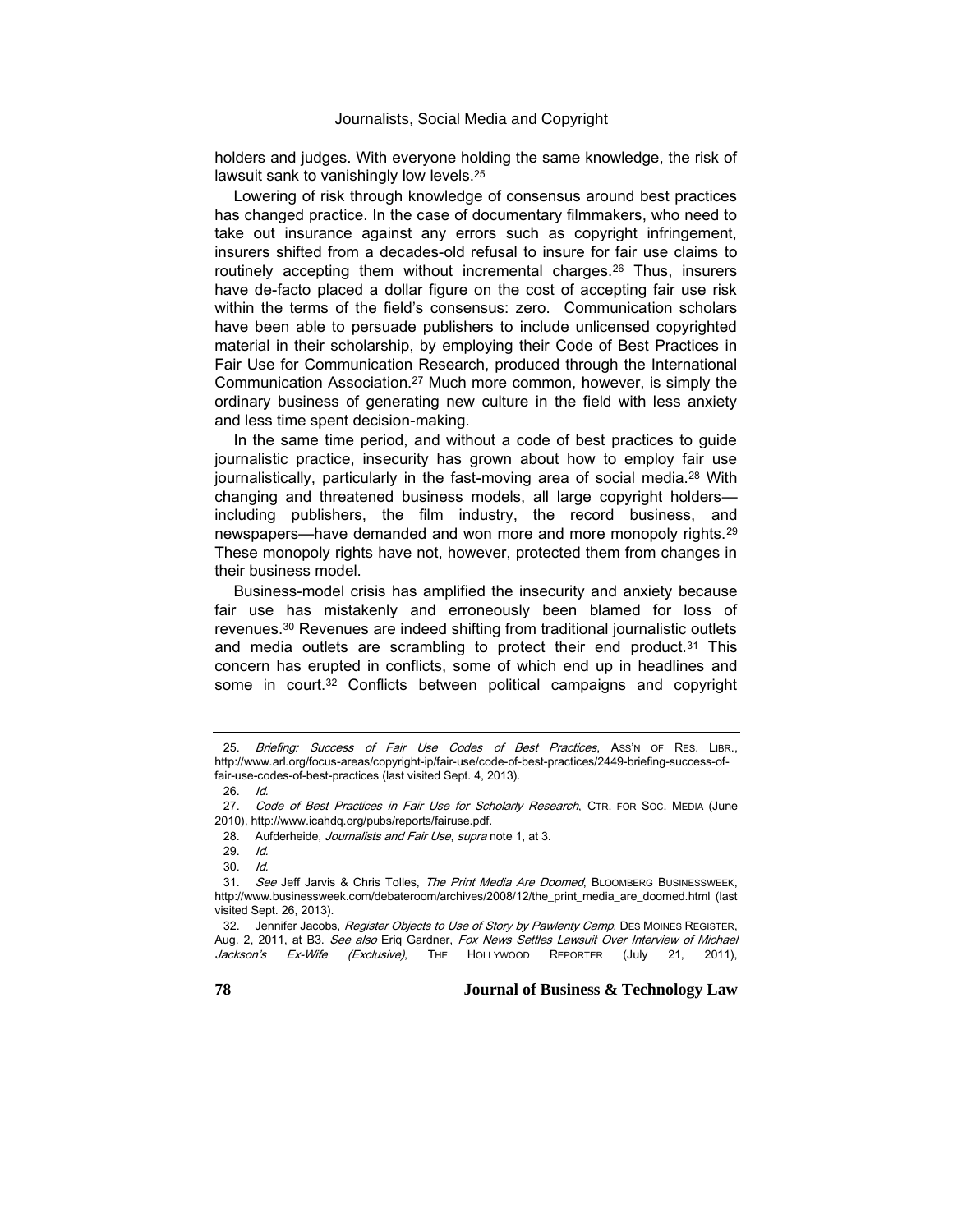holders, including musicians and newspapers, are routine.<sup>33</sup> Similarly, a company's practices may sometimes conflict with pronouncements made by its executives.<sup>34</sup> For example, news moguls such as Rupert Murdoch are outspoken critics of the fair use doctrine, even while their own staff is openly employing it to do their daily work.<sup>35</sup>

Furthermore, copyright litigation even became a business model, if briefly and unsuccessfully. For example, the copyright holding company, Righthaven, purchased the copyright to newspaper stories from large metropolitan dailies, such as the Las Vegas Review-Journal and the Denver Post (which in 2011 opted out of what its CEO called a "dumb idea"), and without warning sued those quoting from that material.<sup>36</sup> Small-time bloggers were often intimidated into paying hundreds or thousands of dollars to Righthaven, even when they may have been correctly employing fair use.<sup>37</sup> When cases went to court, though, Righthaven's claims were summarily rejected<sup>38</sup> and Righthaven went into bankruptcy.<sup>39</sup>

Copyright holders are also trying to create micro-licensing models. More than two dozen major media companies, including the Associated Press, McClatchy, Hearst and the New York Times, launched NewsRight and are now under the umbrella of Moreover.<sup>40</sup> The service offers both licensing and analytics and, with its increased licensing efficiency, could be useful both to those who do not wish to make their own fair use determination and

37. Green, *supra* note 36, at 1.

38. Aufderheide, Journalists and Fair Use, supra note 1, at 5; see also Steve Green, Righthaven Loses Second Fair Use Ruling Over Copyright Lawsuits, VEGASINC (Mar. 18, 2011, 4:56 PM), http://www.vegasinc.com/news/

2011/mar/18/righthaven-loses-second-fair-use-ruling-over-copyr/.

http://www.hollywoodreporter.com/thr-esq/fox-news-settles-lawsuit-interview-213928 (discussing an example of when conflicts end up in headlines and in court).

<sup>33.</sup> See Jacobs, supra note 32, at B3 (providing an example of conflicts between political campaigns and newspapers).

<sup>34.</sup> Aufderheide, Journalists and Fair Use, supra note 1, at 3.

<sup>35.</sup> See, e.g., id. at 3; Jacobs, supra note 32; Bobbie Johnson, Murdoch Could Block Google Searches Entirely, Guardian (Nov. 9, 2009, 4:08 AM), http://www.theguardian.com/media/2009/nov/09/murdoch-google (discussing news mogul, Murdoch, challenge to fair use administered by news aggregators).

<sup>36.</sup> Aufderheide, Journalists and Fair Use, supra note 1, at 5; see also Steve Green, Righthaven: The Controversy Firm Uses Courts for Profits, LAS VEGAS SUN, Aug. 1, 2011, at 1, available at 2011 WLNR 15353326.

<sup>39.</sup> See Mark Friedman, Stephens Media's Righthaven Ruled Wrong in U.S. Circuit Court, ARK. BUS. 20 (July 8, 2013, 12:00 AM), http://www.arkansasbusiness.com/article/93399/stephens-mediasrighthaven-ruled-wrong-in-us-circuit-court.

<sup>40.</sup> Aufderheide, Journalists and Fair Use, supra note 1, at 5; News Organizations Launch NewsRight, Bus. WIRE (Jan. 5, 2012, 10:38 AM), http://www.businesswire.com/news/home/20120105006047/en/News-Organizations-Launch-NewsRight.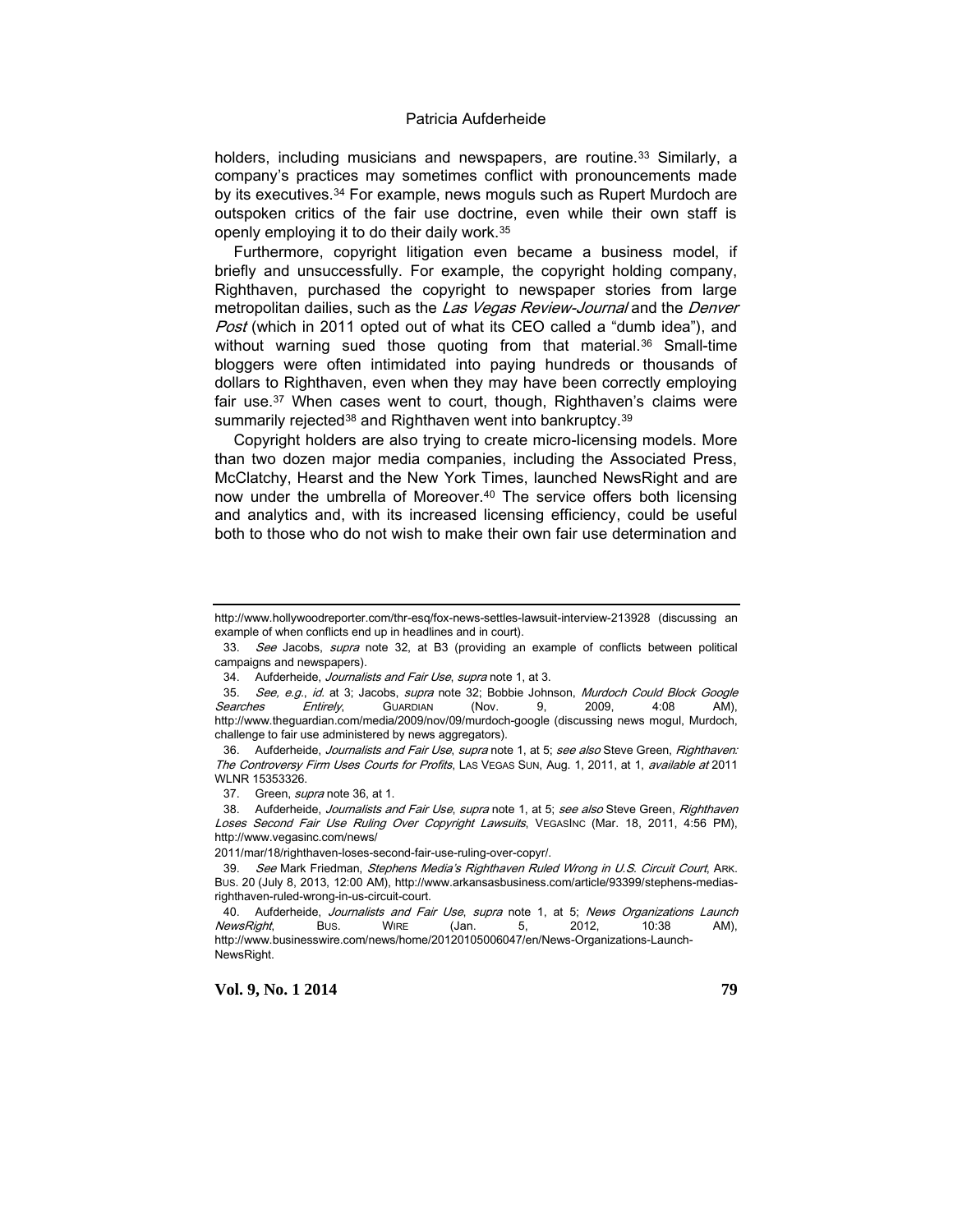to those whose uses would exceed fair use.<sup>41</sup> Such services do not, of course, address situations in which a licensor might refuse to license.

Incumbent media owners have considered changes in copyright law to reinforce aging business models. One such proposal is to revive dormant case law protecting "hot news" from direct competitors as part of the United States Code.<sup>42</sup> However, the proposal is so fraught with problems—How to determine if only one source could have found out something? How could legislation be implemented while still observing the separation between facts (not copyrightable) and stories? How long is enough? What if embargoing information harms the public?—that action appears highly unlikely.<sup>43</sup>

Business executives and journalists alike have inaccurately held the doctrine of fair use responsible for destabilizing those business models, for instance such groups equate aggregation and quotation practices to stealing.<sup>44</sup> Fair use has routinely been confused with other, uncontroversial aspects of copyright policy that affect journalistic practice. For instance, facts are not subject to copyright, which means that no one can own the substance (as against the text) of a scoop or exclusive, once it has been published.<sup>45</sup> This also means that protection for individual words and short phrases (which includes many or even most headlines and ledes) is severely limited; and just referring or pointing to a copyrighted work (even by way of a web link) is not an act of infringement.<sup>46</sup> None of these propositions has anything to do with the equally time-honored concept of fair use.<sup>47</sup>

#### **IV. Journalistic Practice**

Journalists turn routinely to social media platforms, not only for information for breaking news, but as sources for information they incorporate into their

<sup>41.</sup> Get NewsRight Info, MOREOVER TECH., http://www.moreover.com/get-newsright-info (last visited Sept. 8, 2013).

<sup>42.</sup> See VICTORIA SMITH EKSTRAND, NEWS PIRACY AND THE HOT NEWS DOCTRINE 10-13 (2005); Peter Lattman, Big Banks Lose Ruling on Research, N.Y. TIMES (June 20, 2011, 10:54 AM), http://dealbook.nytimes.com/2011/06/20/wall-street-banksllose-ruling-on-research/?\_r=0 (discussing court ruling that a bank's research did not fall within "Hot News" doctrine); see also Barclays Capital Inc. v. Theflyonthewall.com, Inc., 650 F.3d 876, 906–07 (2d Cir. 2011) (rejecting a "hot news" misappropriation argument and concluding that "a Firm's ability to make news . . . does not give rise to a right to control who breaks that news and how").

<sup>43.</sup> Ekstrand, *supra* note 42, at 12-13.

<sup>44.</sup> Aufderheide, Journalists and Fair Use, supra note 1, at 3.

<sup>45.</sup> Id.

<sup>46.</sup> Id. at 4.

<sup>47.</sup> Id.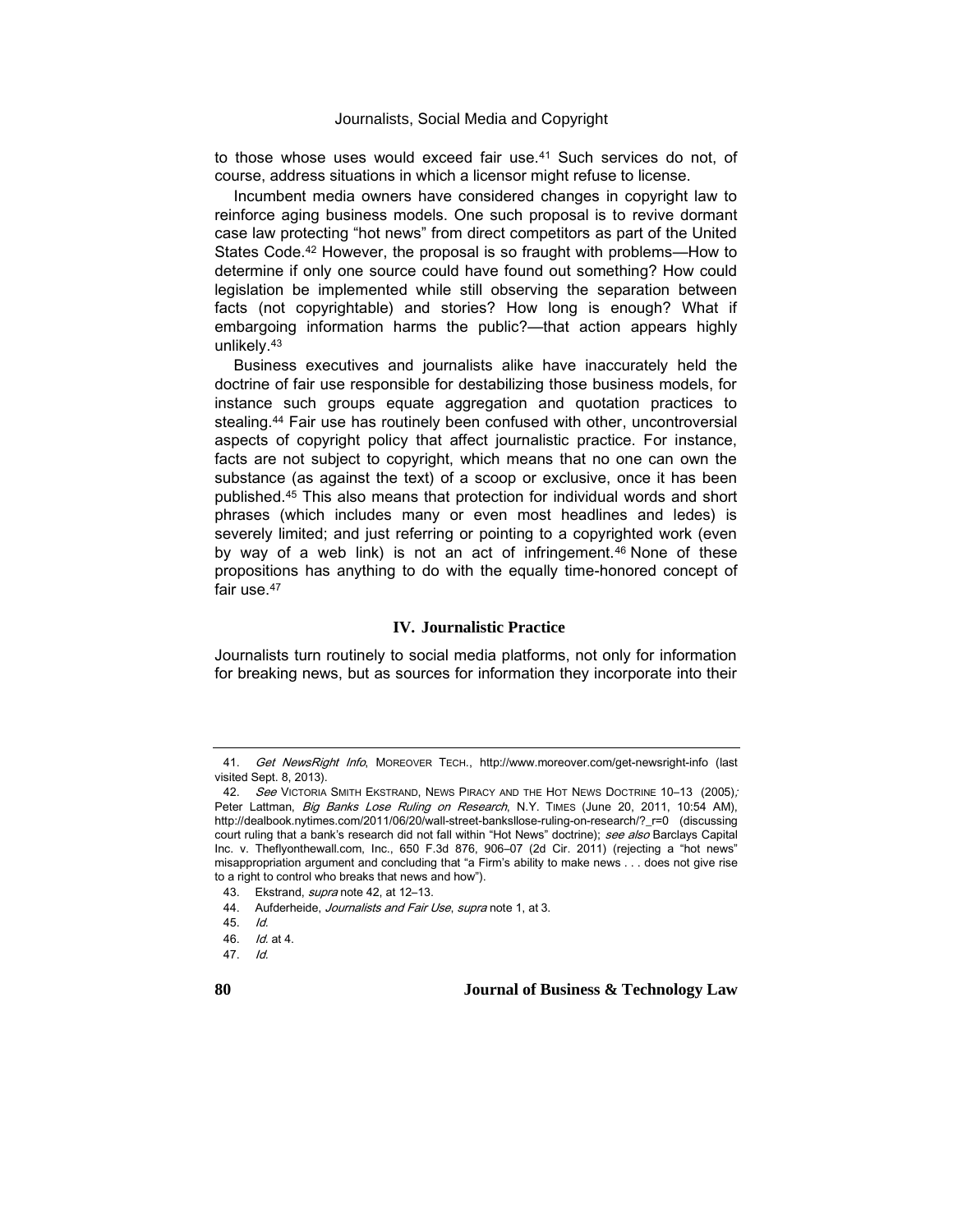own reports, which often appear on many of the same platforms.<sup>48</sup> While in some cases the service itself facilitates uses (such as Facebook likes and Twitter retweets), in many cases journalists re-use material from the poster directly.<sup>49</sup> Whenever they do so, whether enabled by the platform or not, journalists must make choices, consciously or not, about whether they should license/get permission for the use, or whether the fair use doctrine allows for unlicensed use.

Journalistic practice is evolving rapidly. A recent hallmark use of social media by journalists was in the Arab Awakening, which began in 2010 in Tunisia and has swept the Arab world.<sup>50</sup> Andy Carvin, a self-described nonjournalist who works for National Public Radio and routinely practices journalism, has chronicled the process of documenting movements such as the Arab Awakening using Twitter, in *Distant Witness*.<sup>51</sup> In that book, he reproduces verbatim social media texts that he then selectively retweeted, described, or modified-tweeted.<sup>52</sup> His work became front-line reporting on the Arab Awakening. In *Distant Witness*, there are many examples of Carvin both reusing tweets without permission, doing so as part of his job to document the situation in a timely way, and also being begged by tweeters to spread news.<sup>53</sup> He often first retweeted not in order to spread news, but as part of a request to verify information.<sup>54</sup>

Twitter has become widely used as a place to look for information, some of which is not only newsmaking, but newsbreaking, as one scholar notes in detail:

Twitter has received significant media attention in its use to disseminate information during disasters, including the 2008 Mumbai bomb blasts and the January 2009 crash of US Airways flight 1549. In the latter event, Janis Krums, a passenger on the Midtown Ferry took a picture of the downed US Airways jet floating in the Hudson and uploaded it to Twitter before news crews even arrived on the scene. Krums not only uploaded his tweet and photograph with ease, but also continued tweeting as he helped with aid efforts. In an instant, he was transformed from

<sup>48.</sup> YouTube & News: A New Kind of Visual Journalism, PEW RES. CTR.'S PROJECT FOR EXCELLENCE IN JOURNALISM 4 (July 16, 2012), http://www.journalism.org/sites/journalism.org/files/YouTube%20&%20the%20 News%20%20A%20PEJ%20Report%20-%20FINAL\_0.pdf.

<sup>49.</sup> Id. at 5 (noting that 51% of the most-watched videos are attributed to news organizations,

though they appear to have been originally shot by individuals).

<sup>50.</sup> See, e.g., ANDY CARVIN, DISTANT WITNESS xii-xvi (2012).

<sup>51.</sup> Id.

<sup>52.</sup> See id. at 3–15.

<sup>53.</sup> See id. at xiii–15.

<sup>54.</sup> See id. at 10–11.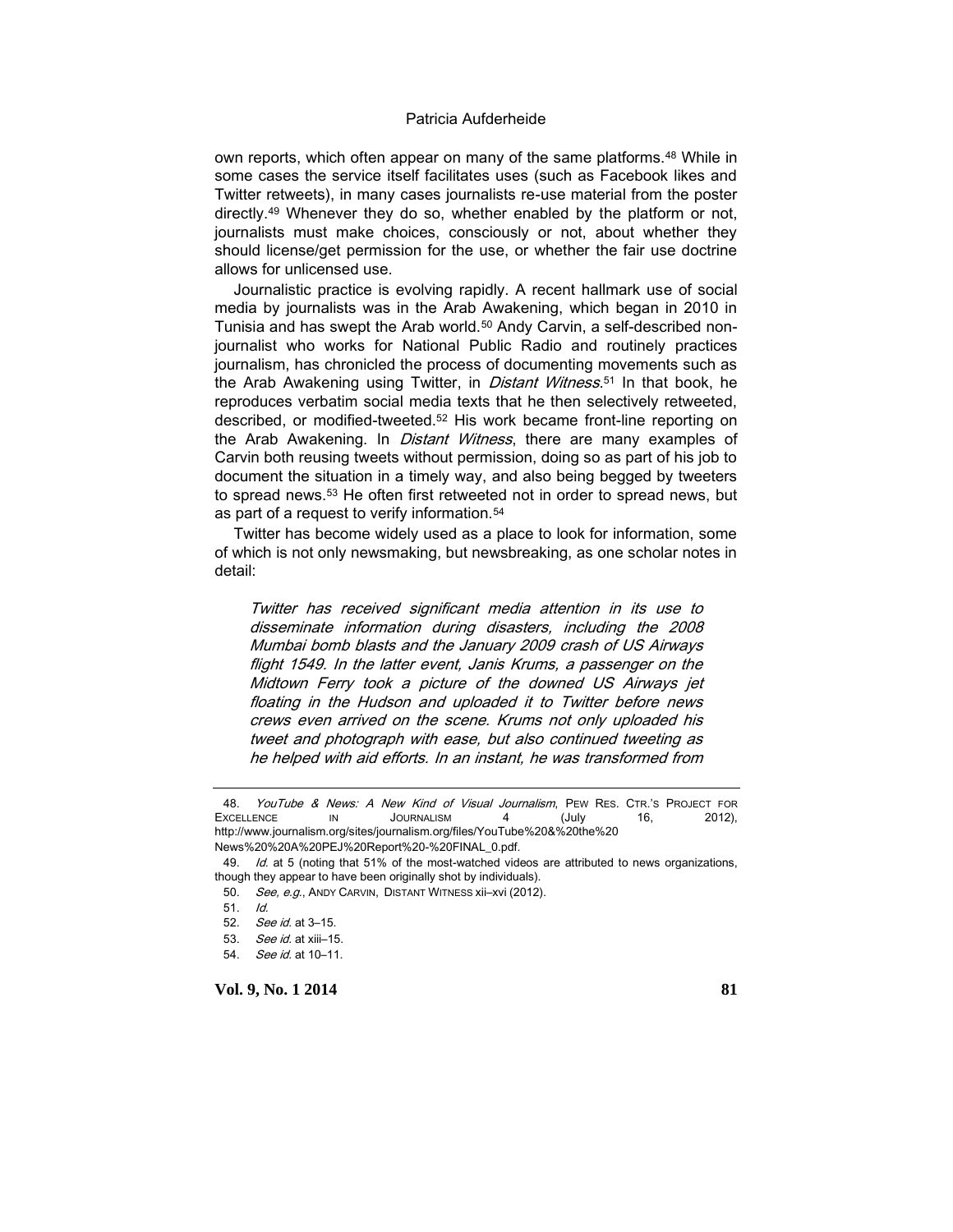Florida-based businessman to both citizen journalist and emergency aid worker. During the Mumbai bomb blasts in 2008, Twitter was used to circulate news about the attacks . Seconds after the first blasts, Twitter users were providing eyewitness accounts from Mumbai. For example, on 26 November 2008, the day of the attacks, @ShriNagesh tweeted 'a gunman appeared infront [sic] of us, carrying machine gun-type weapons & started firing [. . .]' and @Dupree tweeted 'Mumbai terrorists are asking hotel reception for rooms of American citizens and holding them hostage on one floor'. Though limited to 140 characters, the information contained in these tweets was invaluable to individuals in Mumbai as well as news media outlets throughout the world. Traffic on Twitter with the #mumbai hash tag grew to such a volume on 27 November that the Indian government asked for Twitter users to halt their updates. Some reports indicated that the Indian government was worried that the terrorists were garnering inside information about the situation from internet media sites including Twitter.

Not only was news in these cases disseminated nearly instantaneously by citizen journalists through Twitter, but tweets often included linked photographic documentation. In the face of deep budget cuts, traditional media outlets are hard-pressed to have people on the ground picking up stories this quickly. Twitter, on the other hand, has at its disposal a virtual army of citizen journalists ready to tweet at a moment's notice from their mobile phones or mobile devices. At the time of writing, 23.5 percent of the UK population has mobile internet on their phone and, as such, are capable of sending tweets with linked photographs. Most smart phone users with a Twitter-based application could take a picture and send a tweet in under 45 seconds. This seamless convergence of photographic and textual information from everyday 'citizen journalists' made Twitter a news source during the post-election protests in Iran, the 2008 cyclone in Burma, and the elections in Moldova. 55

A Pew Research Center report from the Project on Excellence in Journalism in 2012 studied the role of online video in news and reported on the new phenomenon as a shift in news culture:

<sup>55.</sup> Dhjiraj Murthy, Twitter: Microphone for the Masses?, 33 MEDIA, CULTURE & SOC'Y 779, 782-83 (2001) (internal citations omitted).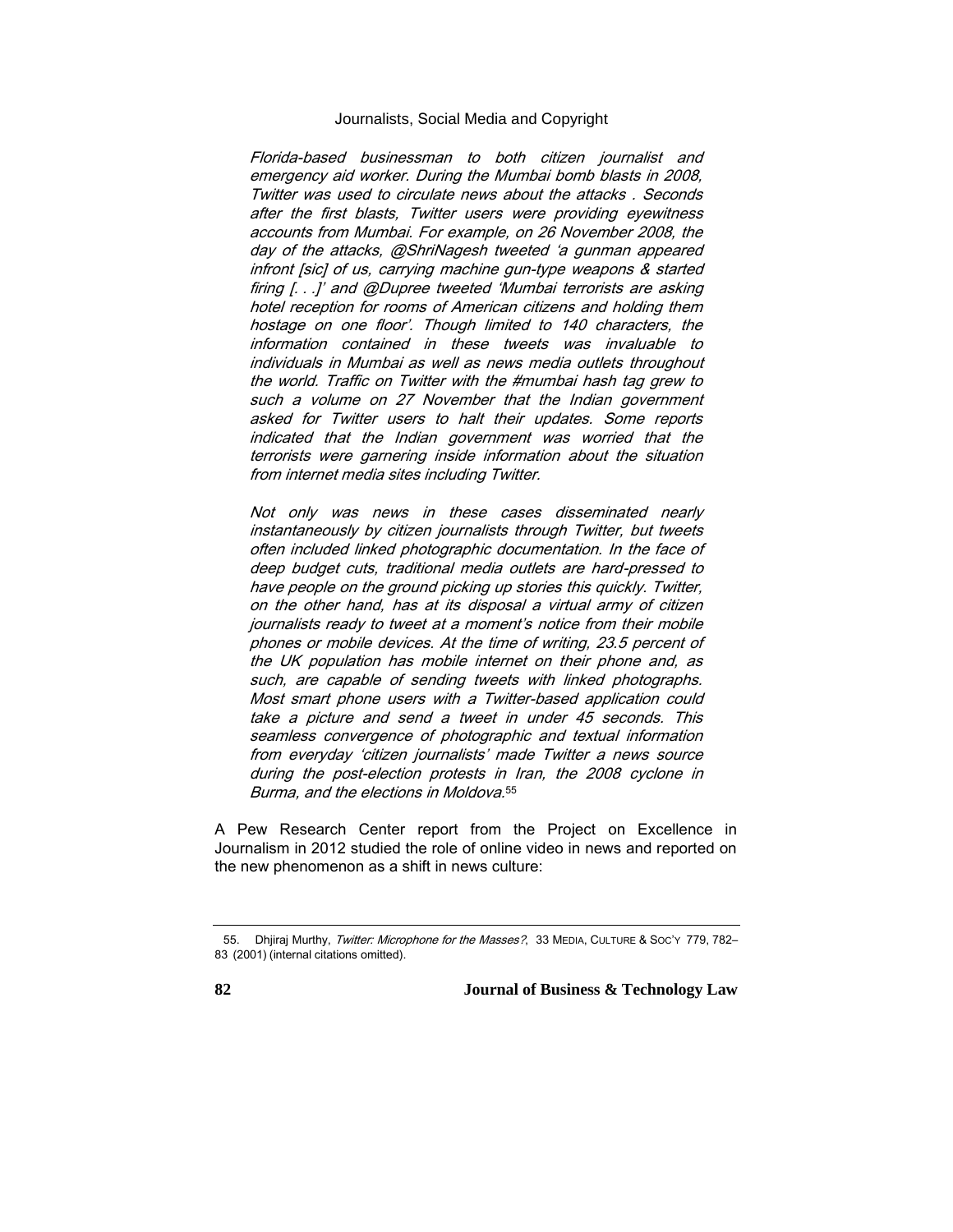[A] complex, symbiotic relationship has developed between citizens and news organizations on YouTube, a relationship that comes close to the continuous journalistic "dialogue" many observers predicted would become the new journalism online. Citizens are creating their own videos about news and posting them. They are also actively sharing news videos produced by journalism professionals. And news organizations are taking advantage of citizen content and incorporating it into their journalism. Consumers, in turn, seem to be embracing the interplay in what they watch and share, creating a new kind of television news. 56

That study found that on YouTube, an astonishing 39% of videos watched in major news events were produced by citizens, not professional journalists.<sup>57</sup> At the same time, the study noted,

[C]lear ethical standards have not developed [among journalists] on how to attribute the video content moving through the synergistic sharing loop. Even though YouTube offers guidelines on how to attribute content, it's clear that not everyone follows them, and certain scenarios fall outside those covered by the guidelines. News organizations sometimes post content that was apparently captured by citizen eyewitnesses without any clear attribution as to the original producer. Citizens are posting copyrighted material without permission. 58

Ordinary users, even people who see themselves as citizen journalists, may not have an expectation of payment. As a blogpost on the site of the Poynter Institute, a leading institution on journalistic practice, noted in 2011, "Citizen journalists and other users want exposure for their images. They uploaded them to share them, to have them go viral. They want to retain copyright but may not care so much about their images being reused on other sites if they're credited."<sup>59</sup> Janis Krums, the citizen who took the iconic photo of the plane landing in the Hudson River in 2009, noted that AP,

<sup>56.</sup> YouTube & News: A New Kind of Visual Journalism, PEW RES. CTR.'S PROJECT FOR EXCELLENCE IN JOURNALISM 4 (July 16, 2012), http://www.journalism.org/sites/journalism.org/files/YouTube%20&%20

the%20News%20-%20A%20PEJ%20Report%20-%20FINAL\_0.pdf.

<sup>57.</sup> Id. at 5.

<sup>58.</sup> Id. at 4.

<sup>59.</sup> Jeff Sonderman, Twitpic Changes Reveal Conflict as Users, Journalists, Photo Sharing Servicers Have Competing Goals, POYNTER (May 19, 2011, 11:58 AM, updated May 23, 2011, 10:48 AM), http://www.poynter.org/latest-news/media-lab/mobile-media/133055/twitpic-changes-revealconflict-as-users-journalists-photo-sharing-services-goals-compete/.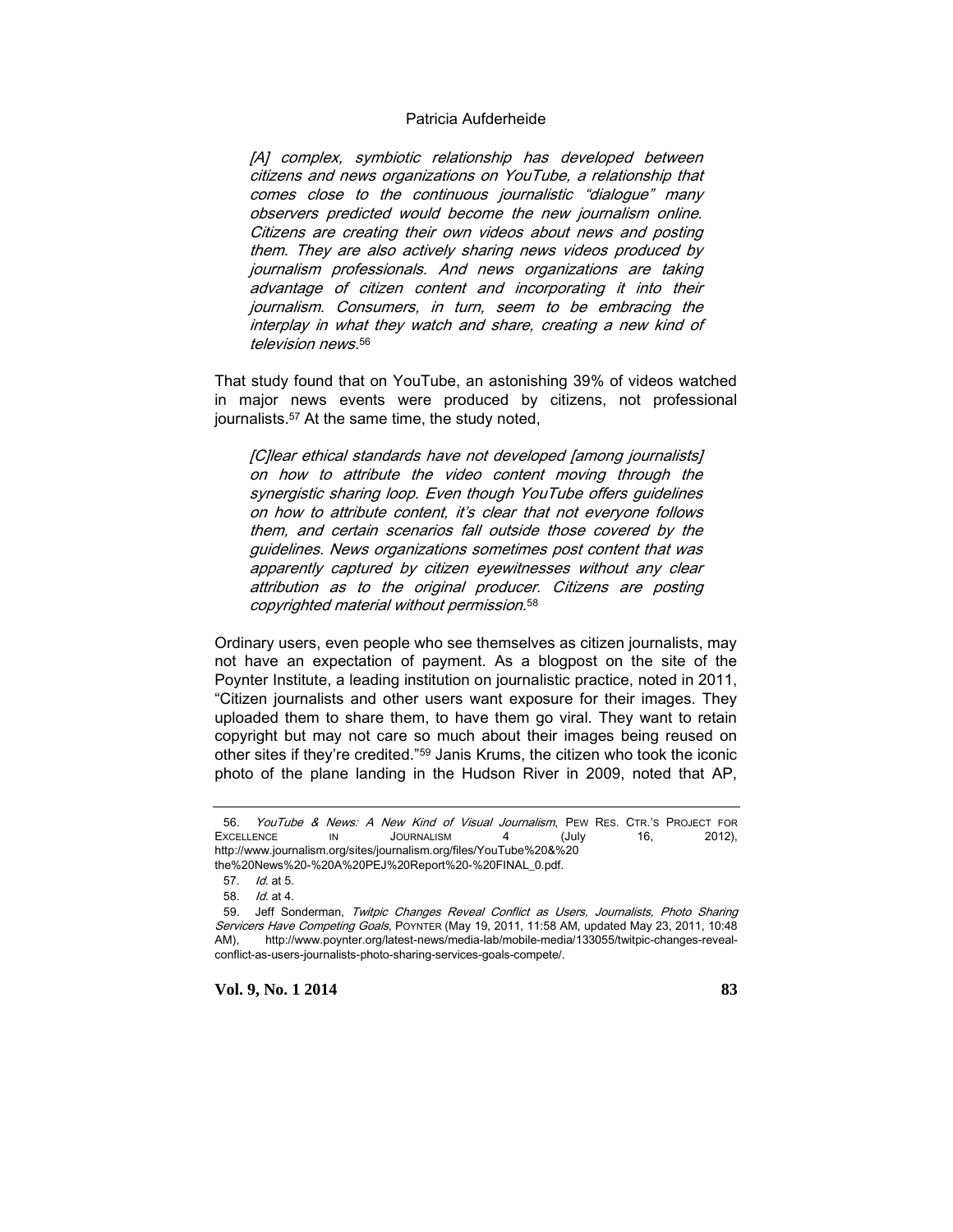which among many other news outlets as well as other citizens used the photo, never paid him.<sup>60</sup> Moreover, he was not distressed by the lack of payment:

I posted it on a public site to my 170 followers. I did not send it to CNN or FOX. I am satisfied with how everything has unfolded. A lot of good has come of this event and I can't get mad at something that I have no control over. When I took the photo my priority was rescuing the passengers of the plane and not selling the rights to one of the news organizations. 61

At the same time, he, like others including scholars cited in the Poynter Institute blog post, would like to see some way for users who want to pay to identify efficiently who to contact.<sup>62</sup>

Stefanie Gordon, a passenger on a plane who caught pictures and video of the 2011 Challenger space shuttle takeoff, which were widely and instantly disseminated both by journalists and citizens, was later paid by some news outlets.<sup>63</sup> However, she was not interested in being paid, and encouraged anyone to take her pictures and use them, so long as they credited her.<sup>64</sup> She was outraged by outlets that took her picture without crediting.<sup>65</sup>

Citizen journalist photos posted on Twitter were seized upon by major journalistic outlets in the UK, in January 2013, when a helicopter crashed in London.<sup>66</sup> The outlets did not get permission before reproducing the photos, including one from Craig Jenner, known as @craiglet on Twitter, as reported in The Guardian:

An Evening Standard picture desk executive said that in the heat of the moment, the paper could not contact Jenner about its splash, but if he, or anyone else, contacts them regarding payment, they will oblige.

<sup>60.</sup> Janis Krums, Lessons in Citizen Journalism, THE BLOG OF JANIS KRUMS, http://janiskrums.com/2010/03/

<sup>15/</sup>citizen-journalism-lessons/ (Mar. 15, 2010).

<sup>61.</sup> Id.

<sup>62.</sup> See Sonderman, supra note 59; see also Krums, supra note 60 (discussing different ways the structure of distribution could be changed to compensate photographers for their material).

<sup>63.</sup> Sarah Kessler, Space Shuttle Twitpic Women Gets Paid, Credited & Snubbed By Media, MASHABLE (May 17, 2011), http://mashable.com/2011/05/17/space-shuttle-twitpic/.

<sup>64.</sup> Id.

<sup>65.</sup> Id.

<sup>66.</sup> Lisa O'Carroll, Twitter Pictures Put in Spotlight Following London Helicopter Crash, GUARDIAN (Jan. 16 2013, 1:01 PM), http://www.theguardian.com/technology/2013/jan/16/twitter-pictures-londonhelicopter-crash-copyright.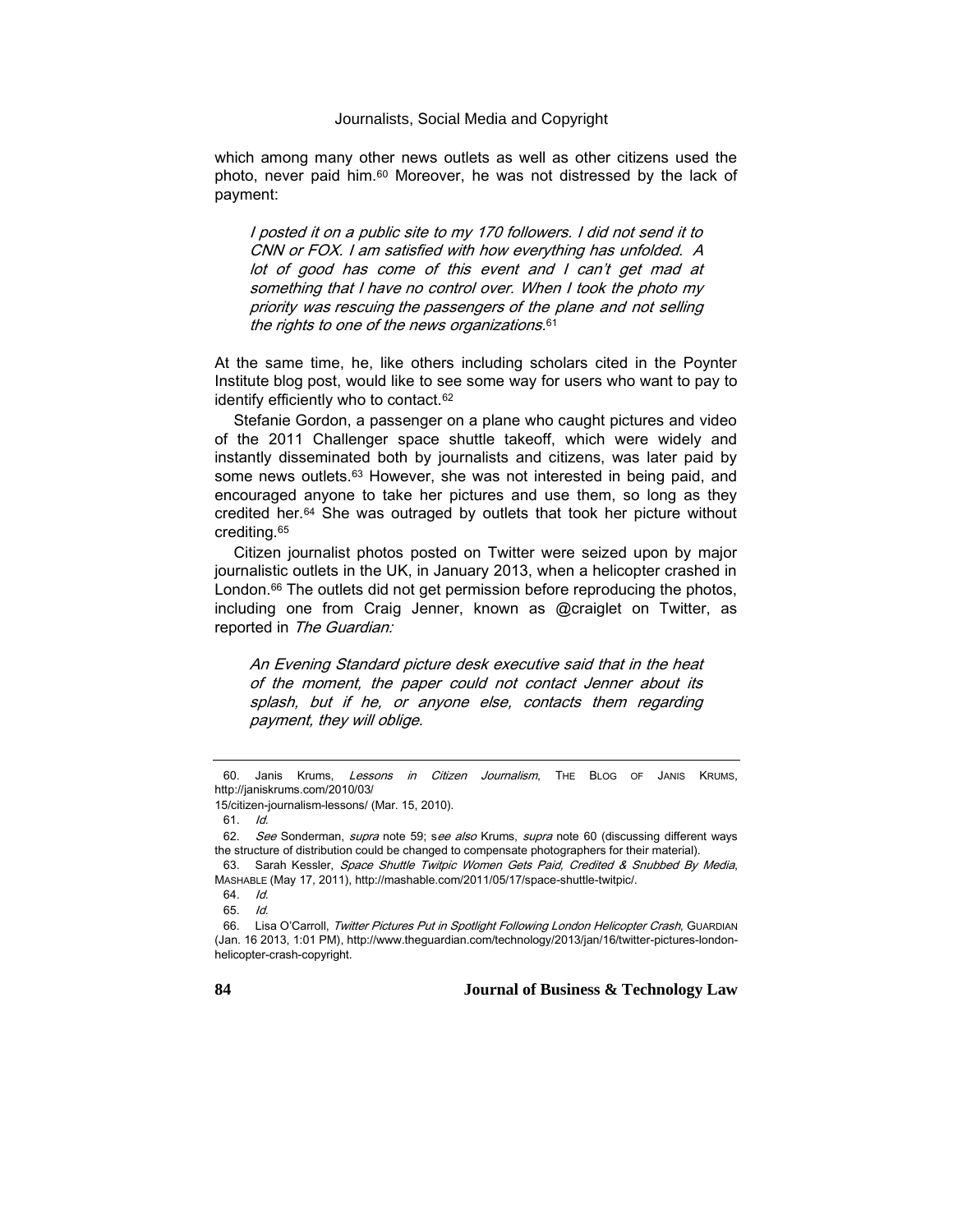"All the information about the source of the photo is entered into the database and remains in our library. We've always been of the view whoever took the photo owns the copyright, and if they want payment, there is no question they will be paid," said the Evening Standard source. 67

Another neighborhood resident professed to find it ghoulish to accept payment for his photos, although he demanded credit.<sup>68</sup>

But there appears to be no stable understanding. In another incident chronicled in the same story, a citizen demanded and got payment for a photo from the London *Daily Mail'*s online site.<sup>69</sup> The article cited a "Daily Mail insider saying that before the court decision in Morel v. AFP, 'People used to just help themselves to stuff on Facebook or Bebo before that. That doesn't happen anymore.'"<sup>70</sup>

Thus, the current environment is filled with confusing signals about the expectations even of ordinary users and citizen journalists at a time when journalists are turning increasingly to this resource.

#### **Study of Journalistic Habits and Attitudes**

Journalists' attitudes about and habits in use of social media, given this confusing picture, were illuminated in a 2012 study conducted at American University, supported by the Robert R. McCormick Foundation.<sup>71</sup> Researchers interviewed 82 journalists (49 men and 33 women) with at least five years of full-time experience, the majority of whom were on the Eastern seaboard, on a range of platforms and in varied kinds of journalism.<sup>72</sup> In order to assure frankness, interviews were wholly anonymous and confidential, with interview notes deleted upon completion of the research.<sup>73</sup>

Overall, researchers discovered a dramatic difference in journalists' behavior in relation to copyright between familiar and unfamiliar situations. In situations that involve text rather than images or video and are standard to newsrooms—for instance, quoting from corporate or non-profit documents, or drawing upon previous journalism to update a story journalists routinely accessed copyrighted material without permission, payment or even apparently asking themselves about the propriety of doing

71. Aufderheide, Journalists and Fair Use, supra note 1, at 1.

72. Id. at 6.

73. Id.

<sup>67.</sup> Id.

<sup>68.</sup> Id.

<sup>69.</sup> Id.

<sup>70.</sup> Id.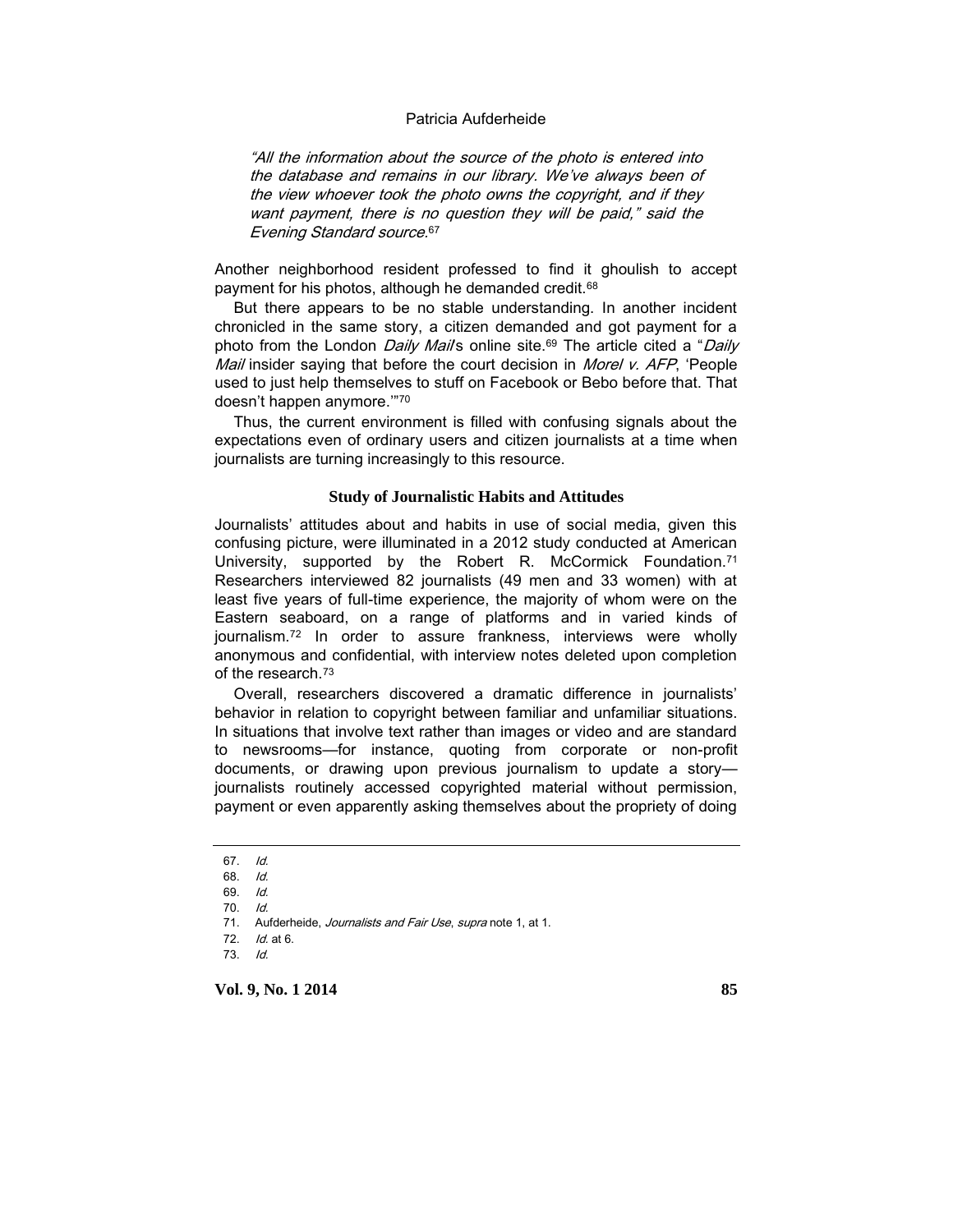so.<sup>74</sup> They regard this behavior as so basic to journalism that many think of it as simply part of the freedom of the press.<sup>75</sup>

However, in untraditional situations, including dealing with audio or audio-visual information, web-based information, or social media, journalists in interviews showed no such regular patterns.<sup>76</sup> They no longer associated using unlicensed materials with press freedoms.<sup>77</sup> They spent more time justifying their uses as necessary.<sup>78</sup> They also often expressed anxiety or confusion about their own choices.<sup>79</sup>

Journal Register Company Editor-in-Chief, Jim Brady, noted in an interview for our study, which he wanted to be on the record,

Before the Web, this type of thing fell on the business side of things with lawyers. It's something that we never really had to think of. But once the web happened, every average journalist has to deal with it. The reasons journalists all need to worry about this now is that every one of them can publish in the new world, so they all need to be aware of what constitutes – or what we think constitutes – fair use. 80

One TV producer said, "In the past years, it's become tougher [to employ fair use]. The culture has changed as . . . more eyeballs are watching."<sup>81</sup>

Journalists expressed both enthusiasm for the access to information provided by new platforms and confusion about the right thing to do with material.<sup>82</sup> Sometimes they were even confused about whether this material was copyrighted at all.<sup>83</sup> Some had read the Terms of Service of Facebook and Twitter with great care, while others had not.<sup>84</sup> One interviewee believed that material on YouTube was copyright-free.<sup>85</sup> Others mistakenly referred to material generated in social media as in the "public domain" because they understood it simply to be out there.<sup>86</sup> Some believed that

<sup>74.</sup> *Id.* at 9.

<sup>75.</sup> Id.

<sup>76.</sup> Id. at 11–12.

<sup>77.</sup> *Id.* at 12.

<sup>78.</sup> Id. at 13–14.

<sup>79.</sup> Id. at 12, 14.

<sup>80.</sup> Id. at 4.

<sup>81.</sup> Id.

<sup>82.</sup> Id. at 11.

<sup>83.</sup> *Id.* at 9-10, 13.

<sup>84.</sup> See Lauryl Fischer, Privacy Check: Social Media Changes Highlight Importance of Terms and Conditions, PENDULUM (Feb. 24, 2013), http://www.elonpendulum.com/2013/02/privacy-checksocial-media-changes-highlight-importance-of-terms-and-conditions/.

<sup>85.</sup> Aufderheide, Journalists and Fair Use, supra note 1, at 13.

<sup>86.</sup> Id. at 10.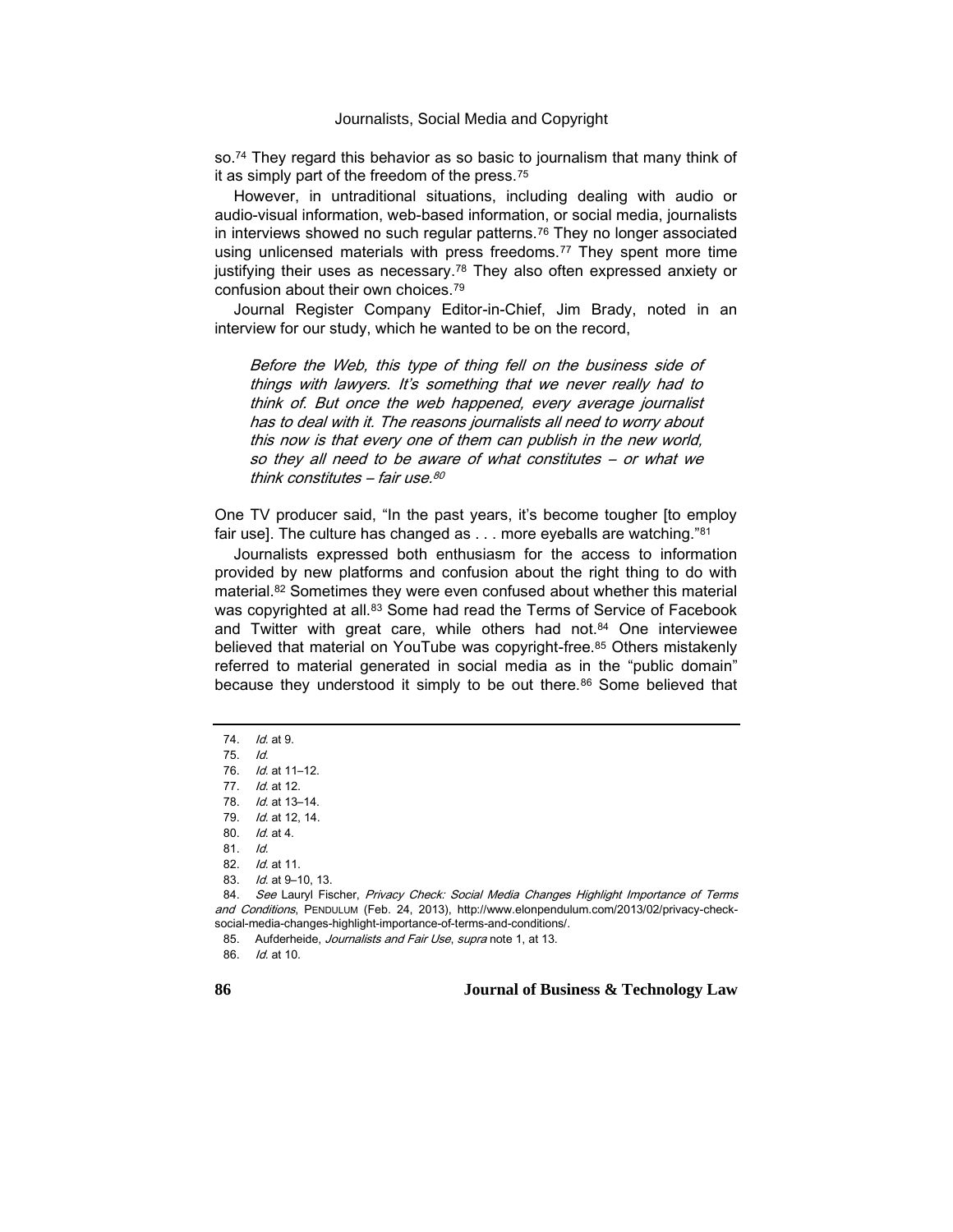individuals who posted material on social media, including Facebook, Twitter, and YouTube, implicitly gave permission to others to use that material—even in some cases inviting that use.<sup>87</sup> Some believed that simply crediting Facebook or YouTube or Twitter in a caption satisfied their obligations.<sup>88</sup>

The use-before-licensing approach accords with BBC policy.<sup>89</sup> In 2011 Chris Hamilton, for BBC News editors, described a situation in which pictures from social media had been posted without attribution or permission, and explained the BBC's policy:

[I]n exceptional situations, where there is a strong public interest and often time constraints, such as a major news story like the recent Norway attacks or rioting in England, we may use a photo before we've cleared it.<sup>90</sup>

Overall, journalists showed some confusion over correct practices in reusing copyrighted material on social media for news-making. They carried over some habits and principles from analog media, including an assumption that professionals should be paid, and they also sometimes treated social media as a copyright-free zone. They betrayed confusion about copyright law, including their rights under fair use.

#### **V. Principles in Fair Use for Journalism**

Given the confidence that journalists typically have about the application of fair use in their professional practice—even though they may not recognize the term "fair use" as they work—it would seem that they have values, habits, ethical standards and expectations that they could port over to a social media environment, if they understood what copyright law permits, encourages, and discourages. In the social media space, copyright law applies with the same logic as in the most traditional analog environments of journalism, particularly in the area of fair use. Terms of service may offer new wrinkles, but the basic challenge of matching practice to the law's highly flexible but abstract fair use doctrine remains.

<sup>87.</sup> Id. at 11.

<sup>88.</sup> See Molly Siems, Copyright Rules: Attribution is Not Enough, INNOVATION INSIGHTS (Feb. 13, 2013, 12:30 PM), http://insights.wired.com/profiles/blogs/copyright-rules-attribution-is-notenough#axzz2fMz9kjHd (pointing out that while attribution helps one avoid plagiarism, is "actually has nothing to do with copyright law" and has no impact on infringement).

<sup>89.</sup> Editorial Guidelines: Pictures from Social Media Sites, BBC, http://www.bbc.co.uk/guidelines/ editorialguidelines/page/guidance-social-media-pictures (last updated Oct. 2010).

<sup>90.</sup> Chris Hamilton, Use of Photographs From Social Media in our Output, BBC (Aug. 15, 2011, 5:23 PM), http://www.bbc.co.uk/blogs/theeditors/2011/08/use\_of\_photographs\_from\_social.html.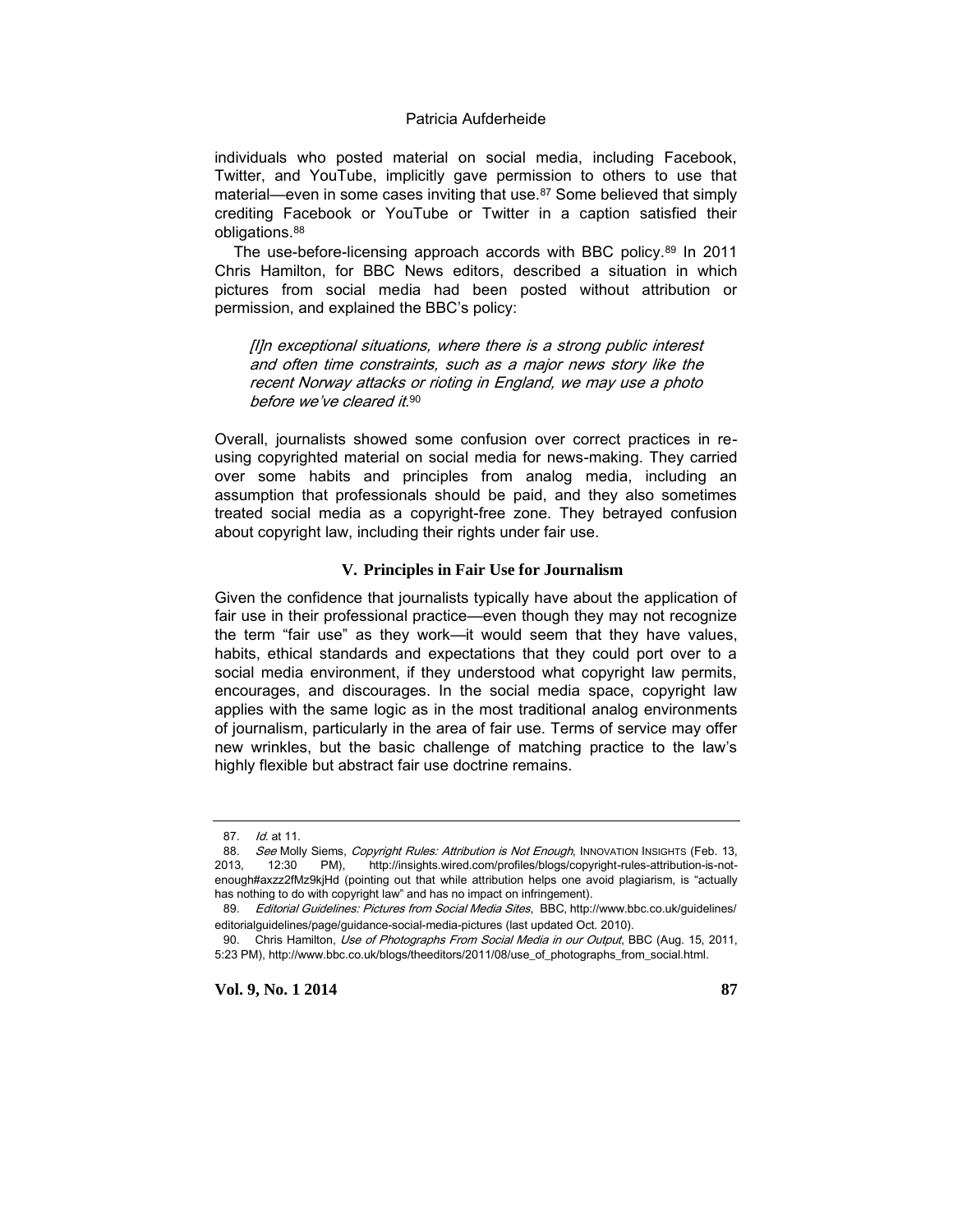As a result of the study's conclusions and the recommendations of a group of senior journalistic scholars and journalists, throughout 2012 Prof. Peter Jaszi, other legal scholars and I facilitated the creation of a Set of Principles in Fair Use for Journalism, released in June 2013 with ten signatories.<sup>91</sup>

The Principles bridge the gap between traditional practice and the current noisy and confused digital environment, not by specifying digital practices but rather by identifying core journalistic activities and the logic and limits of fair use within them.<sup>92</sup> In this, the Principles follow in a succession of consensus documents created by professional communities, with facilitation from Peter Jaszi and me at American University.<sup>93</sup>

Journalists found seven common situations in which unlicensed uses would be fair, within the limits they specify in the Principles: incidental use, as proof, in cultural journalism, as illustration, for historical reference, to trigger or expand discussion, and to advance the story.<sup>94</sup> In each of these situations, journalists specified how fair use is applicable, and what the limits to its applications should be under best practice.<sup>95</sup>

For instance, if a reporter takes video at a protest rally where singers are chanting from a John Lennon song, a journalist can turn to the first situation in the Principles: "incorporation of copyrighted material captured incidentally and fortuitously in the process of recording and disseminating news."<sup>96</sup> The reporter could then turn to limitations, and ask himself, did he already agree with anyone not to film any part of the Lennon song at the event? Did he ask the protesters to sing that song? Did he specifically film the Lennon song performance in order to give listeners the pleasure of a musical experience? Should he attribute? When the reporter knows his answers to these questions, he can make an informed decision.<sup>97</sup>

A reporter doing a story on the introduction of food trucks into a downtown area might find Twitpics from consumers and want to illustrate her story with them. Situation Four specifies: "Fair use applies to illustration in news reporting."<sup>98</sup> Since she has a transformative purpose of illustrating a news story, and it matches the principle, she turns to the limitations.<sup>99</sup> Will those photos enhance the journalistic purpose of the story, rather than

92. Id. at 1.

<sup>91.</sup> Fair Use for Journalism, supra note 17.

<sup>93.</sup> Id. at 3.

<sup>94.</sup> *Id.* at 10-15.

<sup>95.</sup> Id. at 1.

<sup>96.</sup> Id. at 10.

<sup>97.</sup> Id.

<sup>98.</sup> Id. at 12.

<sup>99.</sup> Id.